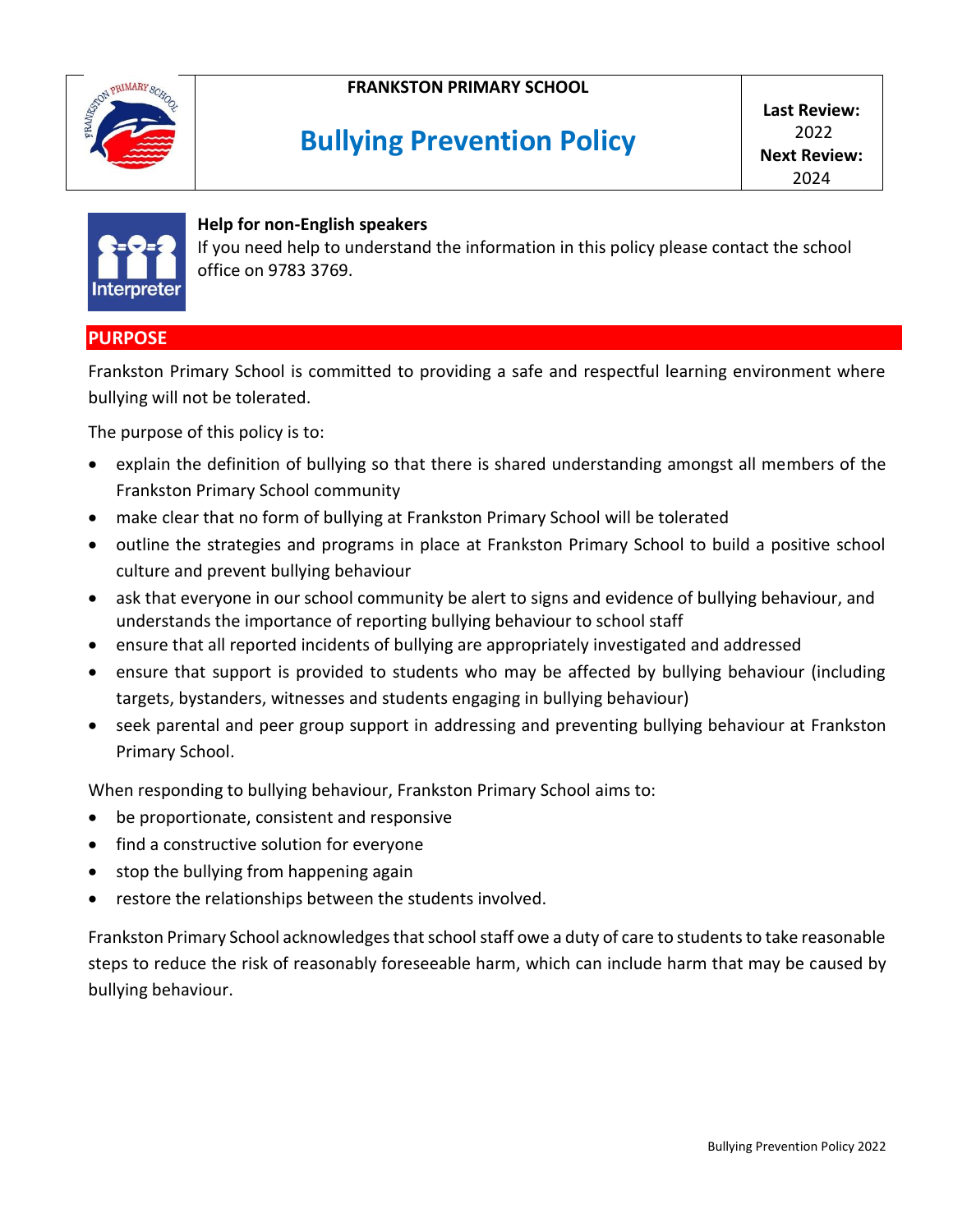# **SCOPE**

This policy addresses how Frankston Primary School aims to prevent, address and respond to student bullying behaviour. Frankston Primary School recognises that there are many other types of inappropriate student behaviours that do not meet the definition of bullying which are also unacceptable at our school. These other inappropriate behaviours will be managed in accordance with our Student Wellbeing and Engagement, Inclusion and Diversity and Statement of Values and School Philosophy policies.

This policy applies to all school activities, including camps and excursions. It also applies to bullying behaviour between students that occurs outside of school hours, where the behaviour impacts on student wellbeing and safety at school.

## **POLICY**

#### **Definitions**

#### **Bullying**

In 2018 the Education Council of the Council of Australian Governments endorsed the following definition of bullying for use by all Australian schools:

*Bullying is an ongoing and deliberate misuse of power in relationships through repeated verbal, physical and/or social behaviour that intends to cause physical, social and/or psychological harm. It can involve an individual or a group misusing their power, or perceived power, over one or more persons who feel unable to stop it from happening.*

*Bullying can happen in person or online, via various digital platforms and devices and it can be obvious (overt) or hidden (covert). Bullying behaviour is repeated, or has the potential to be repeated, over time (for example, through sharing of digital records)*

*Bullying of any form or for any reason can have immediate, medium and long-term effects on those involved, including bystanders. Single incidents and conflict or fights between equals, whether in person or online, are not defined as bullying.* 

Bullying has three main features:

- It involves a misuse of power in a relationship
- It is ongoing and repeated, and
- It involves behaviours that can cause harm.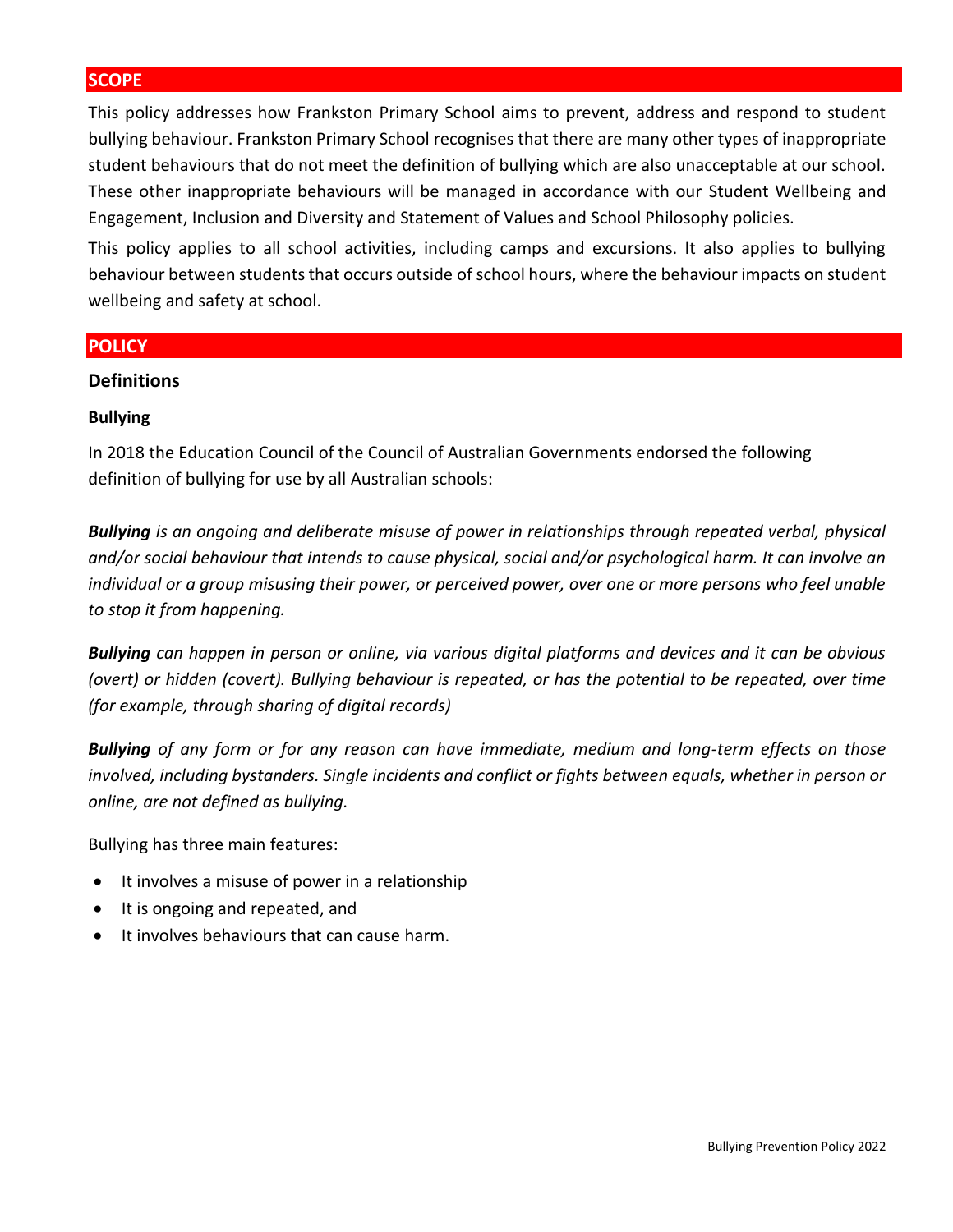There are four main types of bullying behaviour:

- Physical examples include hitting, pushing, shoving or intimidating or otherwise physically hurting another person, damaging or stealing their belongings. It includes threats of violence.
- Verbal/written examples include name-calling or insulting someone about an attribute, quality or personal characteristic.
- Social (sometimes called relational or emotional bullying) examples include deliberately excluding someone, spreading rumours, sharing information that will have a harmful effect on the other person and/or damaging a person's social reputation or social acceptance.
- Cyberbullying any form of bullying behaviour that occurs online or via a mobile device. It can be verbal or written, and can include threats of violence as well as images, videos and/or audio.

Bullying can be a form of racism, sexism, homophobia, transphobia or other type of social prejudice when the behaviour is targeted at an individual or group because of a personal characteristic, such as race, religion, sex, sexual orientation, gender identity or disability.

For further information about bullying, refer to: [Bully Stoppers \(education.vic.gov.au\)](https://www.education.vic.gov.au/about/programs/bullystoppers/Pages/default.aspx) and the Department's [Bullying Prevention and Response](https://www2.education.vic.gov.au/pal/bullying-prevention-response/policy) policy on the Policy and Advisory Library.

## **Other distressing and inappropriate behaviours**

Many distressing and inappropriate behaviours may not constitute bullying even though they are unpleasant. Students who are involved in or who witness any distressing and inappropriate behaviours should report their concerns to school staff and our school will follow our Student Wellbeing and Engagement Policy and Bullying Prevention Policy where the behaviour constitutes bullying.

*Mutual conflict* involves an argument or disagreement between people with no imbalance of power. In incidents of mutual conflict, generally, both parties are upset and usually both want a resolution to the issue. Unresolved mutual conflict can develop into bullying if one of the parties targets the other repeatedly in retaliation.

*Social rejection or dislike* is not bullying unless it involves deliberate and repeated attempts to cause distress, exclude or create dislike by others.

*Single-episode acts* of nastiness or physical aggression are not the same as bullying. However, single episodes of nastiness or physical aggression are not acceptable behaviours at our school and may have serious consequences for students engaging in this behaviour. Frankston Primary School will use its Student Wellbeing and Engagement Policy to guide a response to single episodes of nastiness or physical aggression.

*Harassment* is language or actions that are demeaning, offensive or intimidating to a person. It can take many forms, including sexual harassment and disability harassment.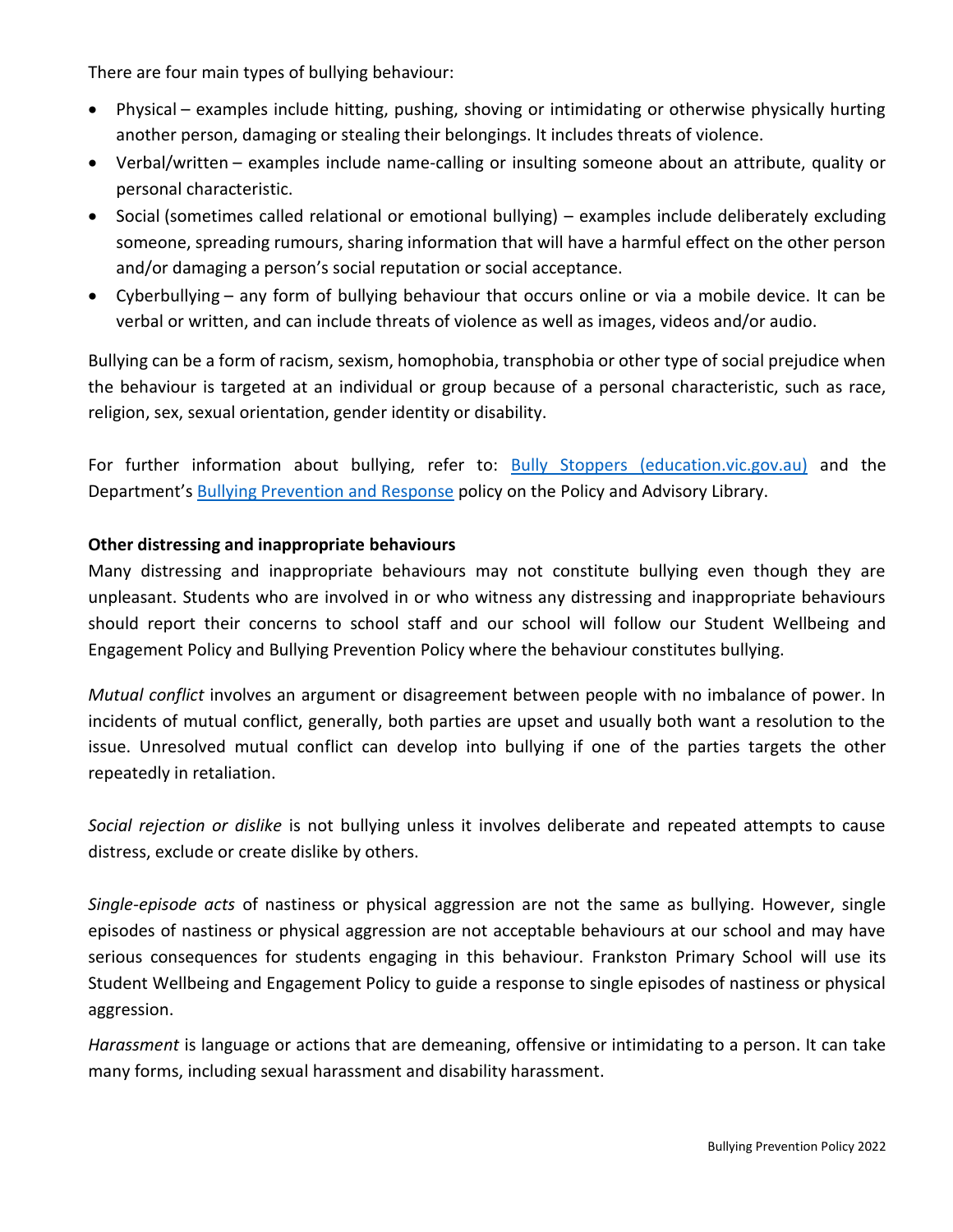*Discrimination* is behaviour that treats someone unfavourably because of a personal characteristic (for example, race, religious belief or activity, disability, sex or intersex status, gender identity or sexual orientation).

Discrimination, harassment, and any other inappropriate behaviour is not tolerated at our school and there may be serious consequences for students engaging in this behaviour. This includes any form of racism, religious or disability discrimination, sexism, homophobia, transphobia, or any other behaviour that targets an individual or group. Further information about discrimination and harassment, including definitions, is set out in our Inclusion and Diversity Policy.

# **Bullying Prevention**

Frankston Primary School has a number of programs and strategies in place to build a positive and inclusive school culture and relationships to promote wellbeing. We strive to foster a school culture that prevents

bullying behaviour by modelling, encouraging and teaching behaviour that demonstrates acceptance, kindness and respect.

Bullying prevention at Frankston Primary School is proactive and is supported by research that indicates that a whole school, multifaceted approach is the most effect way to prevent and address bullying. At our school:

- We identify and implement evidence-based programs and initiatives from the [Schools Mental Health](https://www.education.vic.gov.au/school/teachers/health/mentalhealth/mental-health-menu/Pages/Menu.aspx?Redirect=1)  [Menu](https://www.education.vic.gov.au/school/teachers/health/mentalhealth/mental-health-menu/Pages/Menu.aspx?Redirect=1) that are relevant to preventing and addressing bullying and help us to build a positive and inclusive school climate.
- We strive to build strong partnerships between the school, families and the broader community that means all members work together to ensure the safety of students.
- We participate in the Respectful Relationships initiative, which aims to embed a culture of respect and equality across our school.
- We have a positive whole school environment built on the philosophy of Restorative Practices' that provides safety, security and support for students and promotes positive relationships and wellbeing. The implementation of Restorative Practices seeks to empower students to be confident communicators and to resolve conflict in a non-aggressive and constructive way. Restorative Practice promotes problem solving, accountability, responsibility, resilience, conflict resolution – promoting the restoring of relationships and repairing harm.
- We celebrate the diverse backgrounds of members of our school community and teach multicultural education, including Aboriginal History, to promote mutual respect and social cohesion.
- Classroom management strategies are implemented school-wide in conjunction with public recognition of positive student behaviour, including 'Student of the Week', 'Smoothie Club' and 'Morning Tea with the Principal awards.
- In the classroom, our social and emotional learning curriculum teaches students what constitutes bullying and how to respond to bullying behaviour assertively.
- We promote upstander behaviour as a way of empowering our students to positively and safely take appropriate action when they see or hear of a peer being bullied.
- In the classroom, our personal and social capabilities of self-management are developed, and supported through the implementation of personal goal setting using the 'Zones of Regulation'.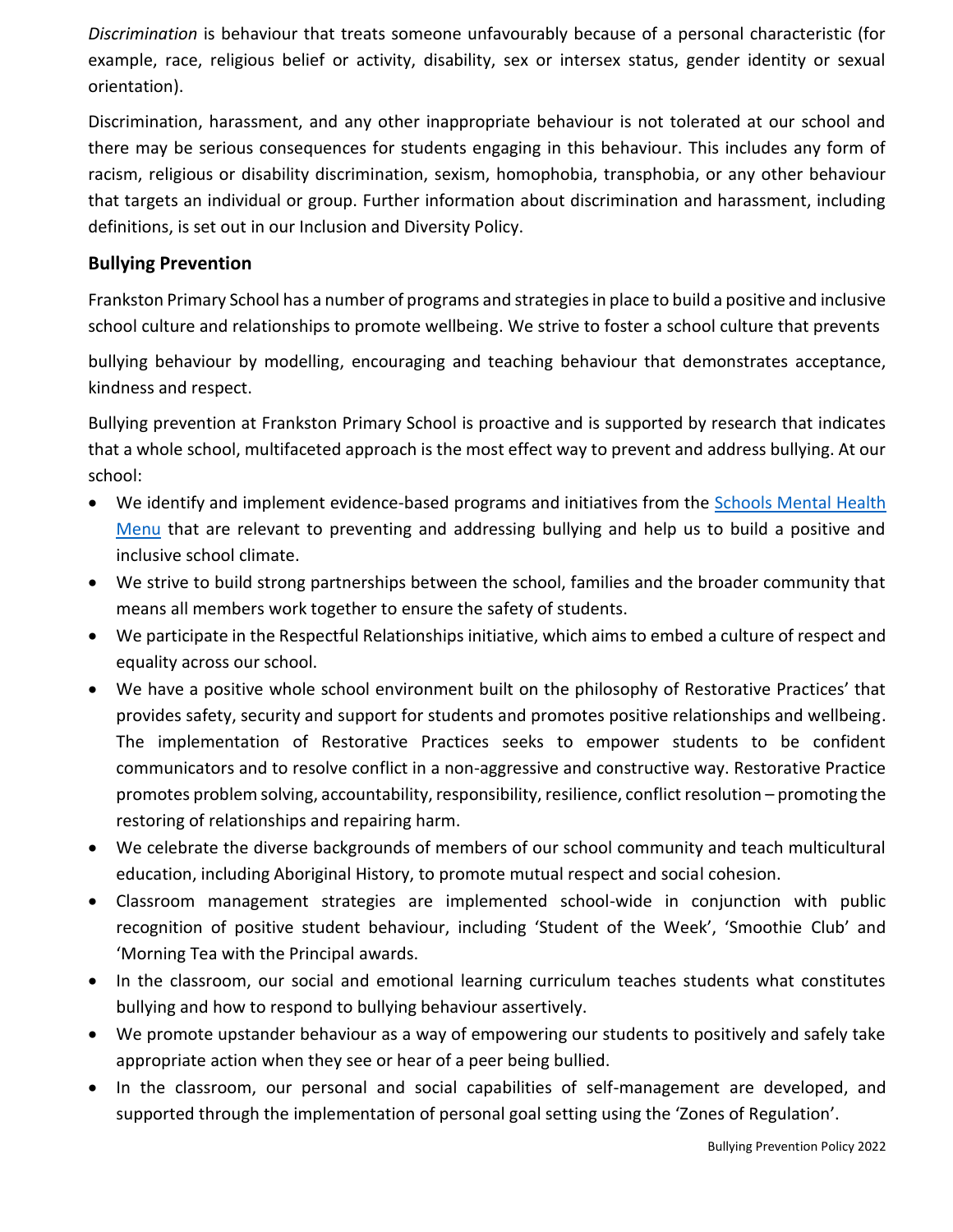- Our Student Engagement Program supports the development of student personal and social capabilities.
- Students are encouraged to look out for each other and to talk to teachers and older peers about any bullying they have experienced or witnessed.
- Staff professional development programs will occur periodically to keep staff informed of current issues/strategies for dealing with bullying and/or harassment issues.
- Results from the annual Students Attitude to School Survey and other school implemented surveys will be reviewed as a staff to discern areas of concern and used to promote school-wide proactive support measures.
- We participate in the National Day of Action against Bullying and Violence.

For further information about our wellbeing and engagement initiatives, please see our Student Wellbeing and Engagement Policy.

#### **Incident Response**

#### **Reporting concerns to Frankston Primary School**

Bullying is not tolerated at our school. We ensure bullying behaviour is identified and addressed with appropriate and proportionate consequences. All bullying complaints will be taken seriously and responded to sensitively.

Students who may be experiencing bullying behaviour, or students who have witnessed bullying behaviour, are encouraged to report their concerns to school staff or another trusted adult as soon as possible.

Our ability to effectively reduce and eliminate bullying behaviour is greatly affected by students and/or parents and carers reporting concerning behaviour as soon as possible, so that the responses implemented by Frankston Primary School are timely and appropriate in the circumstances.

We encourage students to speak to their class teacher. However, students are welcome to discuss their concerns with any trusted member of staff including specialist teachers, the Assistant Principal and Principal.

Parents or carers who develop concerns that their child is involved in, or has witnessed bullying behaviour at Frankston Primary School child's are encouraged to talk to their child's classroom teacher to discuss first, however are welcome to discuss concerns with the Assistant Principal or Principal.

#### **Investigations**

When notified of alleged bullying behaviour, school staff are required to:

- 1. record the details of the allegations in the Sentral student management system; and
- 2. inform the Assistant Principal/ Principal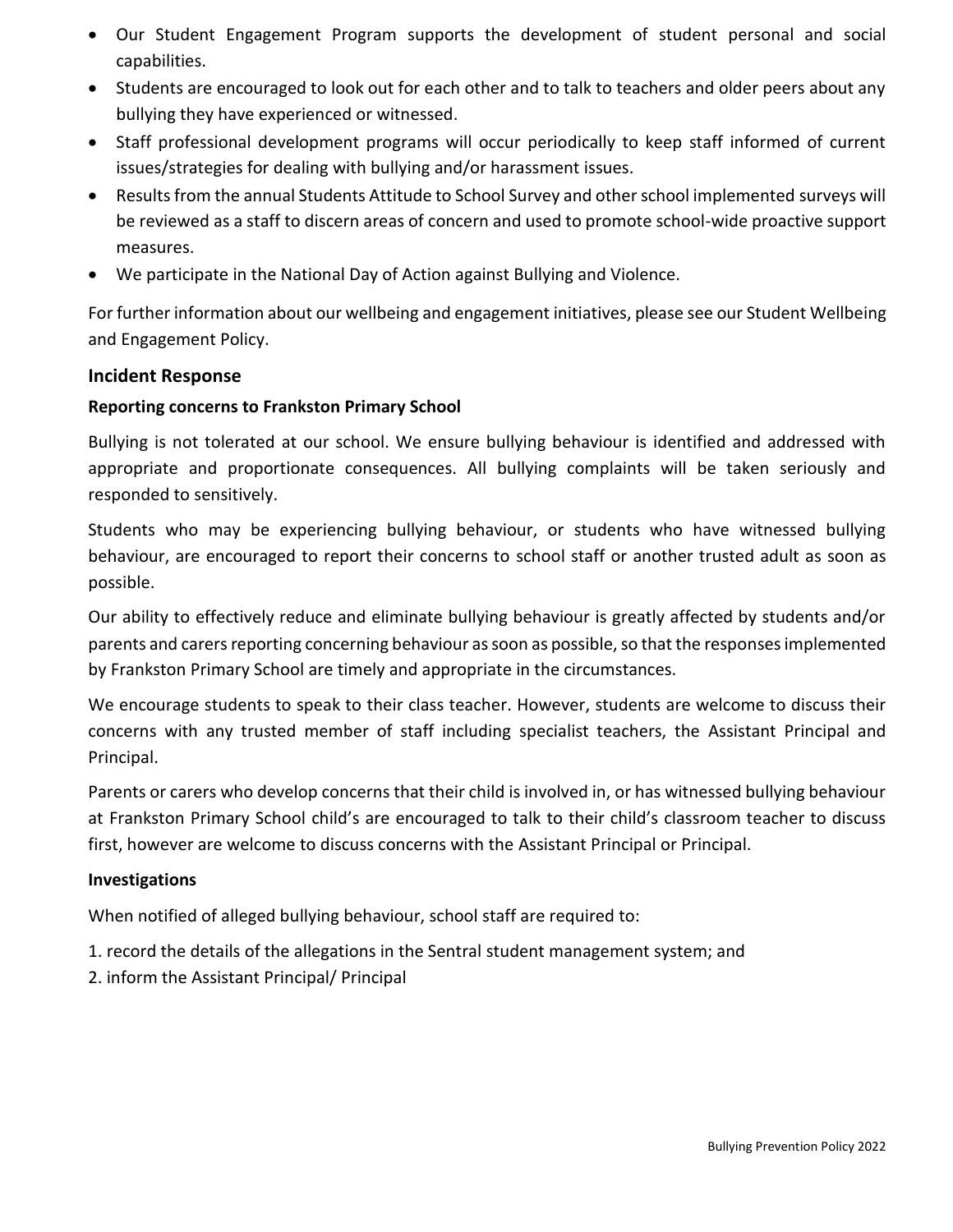School staff responsible for investigating allegations of bullying are required to do so in a timely and sensitive manner. To appropriately investigate an allegation of bullying, school staff may:

- speak to the those involved in the allegations, including the target/s, the students allegedly engaging in bullying behaviour/s and any witnesses to the incidents
- speak to the parents/ carers of the students involved
- speak to the teachers of the students involved
- take detailed notes of all discussions for future reference
- obtain written statements from all or any of the above
- record all information in Sentral and notify the assistant principal and principal through Sentral
- involve the Assistant Principal or Principal in follow up where required.

All communication by school staff in the course of investigating an allegation of bullying will be managed sensitively. Investigations will be completed as quickly as possible to allow for the behaviours to be addressed in a timely manner.

The objective of completing a thorough investigation into the circumstances of alleged bullying behaviour is to determine the nature of the conduct and the students involved. A thorough understanding of the alleged bullying will inform staff about how to most effectively implement an appropriate response to that behaviour.

Serious bullying, including serious cyberbullying, is a criminal offence and may be referred to Victoria Police. For more information, see: **[Brodie's Law.](http://www.education.vic.gov.au/about/programs/bullystoppers/Pages/advicesheetbrodieslaw.aspx)** 

# **Responses to bullying behaviours**

When Frankston Primary School staff has sufficient information to understand the circumstances of the alleged bullying and the students involved, a number of strategies may be implemented to address the behaviour and support affected students in consultation with the assistant principal, principal, and Department of Education and Training specialist staff.

There are a number of factors that will be considered when determining the most appropriate response to the behaviour. When making a decision about how to respond to bullying behaviour, Frankston Primary School will consider:

- the age, maturity and individual circumstances of the students involved
- the severity and frequency of the bullying, and the impact it has had on the target student
- whether the student/s engaging in bullying behaviour have displayed similar behaviour before
- whether the bullying took place in a group or one-to-one context
- whether the students engaging in bullying behaviour demonstrates insight or remorse for their behaviour
- the alleged motive of the behaviour.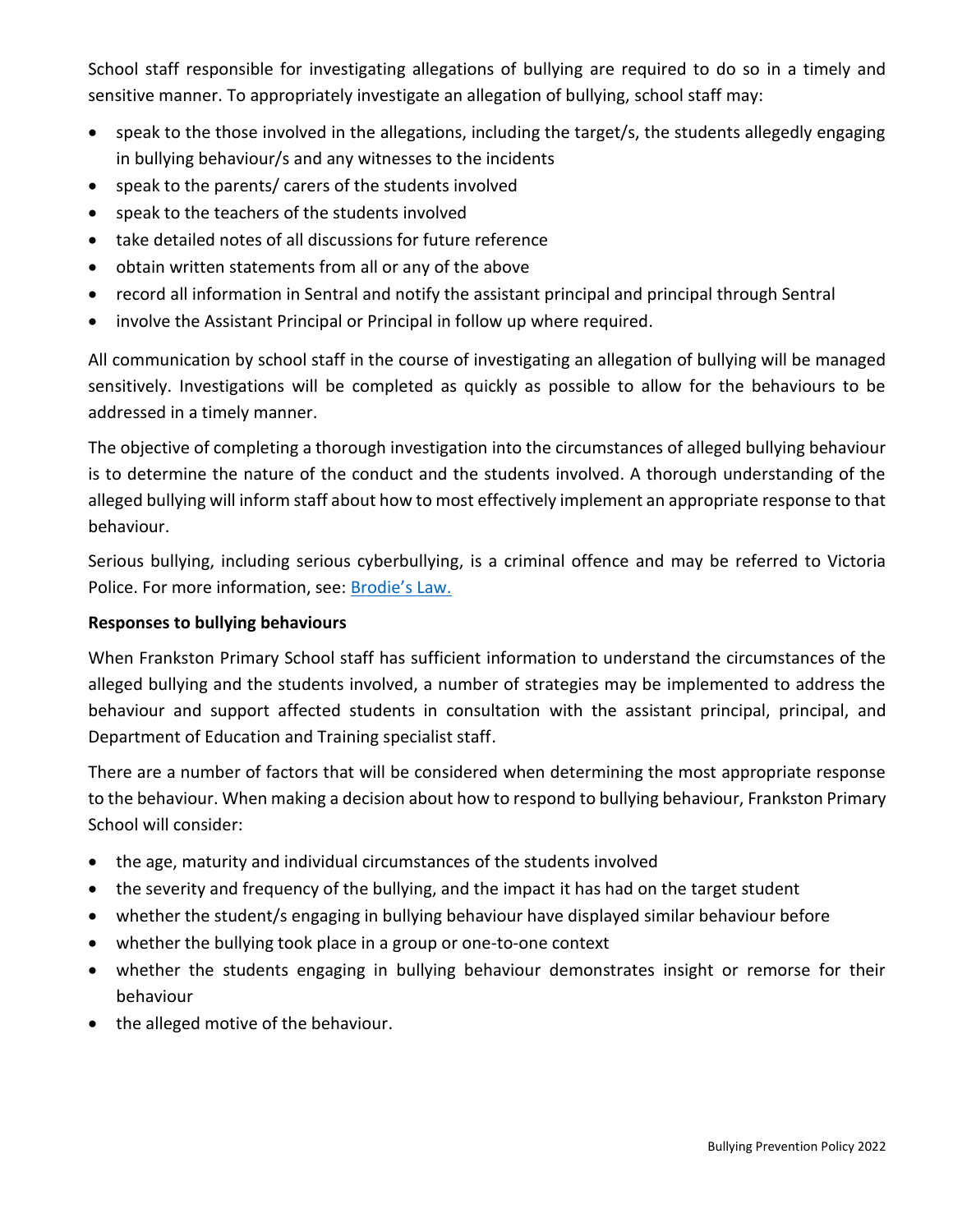The Assistant Principal or Principal may implement all, or some of the following responses to bullying behaviours:

- Facilitate a restorative practice meeting with all or some of the students involved. The objective of restorative practice is to repair relationships that have been damaged by bringing about a sense of remorse and restorative action on the part of the person who has bullied someone and forgiveness by the person who has been bullied.
- Facilitate a mediation between some or all of the students involved to help to encourage students to take responsibility for their behaviour and explore underlying reasons for conflict or grievance. Mediation is only suitable if all students are involved voluntarily and demonstrate a willingness to engage in the mediation process.
- Facilitate a restorative practice meeting with the person who has bullied someone and the person who has been bullied and their parents/carers. This restorative practice conference is only suitable if all parties are involved voluntarily and demonstrate a willingness to engage in the restorative process to repair harm.
- Offer wellbeing support, including referral to the Student Wellbeing Team, SSS, external provider to:
	- o the target student or students
	- o the students engaging in the bullying behaviour
	- o affected students, including witnesses and/or friends of the target student.
- Facilitate a Student Support Group meeting and/or Behaviour Support Plan for affected students.
- Prepare a Restorative Practice Behaviour Contract restricting contact between target and students engaging in bullying behaviour. Monitoring the behaviour of the students involved for an appropriate time and take follow up action as per Behaviour Contract or DET policy as required.
- Implement proportionate disciplinary consequences for the students engaging in bullying behaviour, which may include removal of privileges, detention, suspension and/or expulsion consistent with our Student Wellbeing and Engagement policy, the Ministerial Order on Suspensions and Expulsions and any other relevant Department policy.

Frankston Primary School understands the importance of monitoring and following up on the progress of students who have been involved in or affected by bullying behaviour. Where appropriate, school staff will also endeavour to provide parents and carers with updates on the management of bullying incidents.

The assistant principal and principal is responsible for maintaining up to date records of the investigation of and responses to bullying behaviour.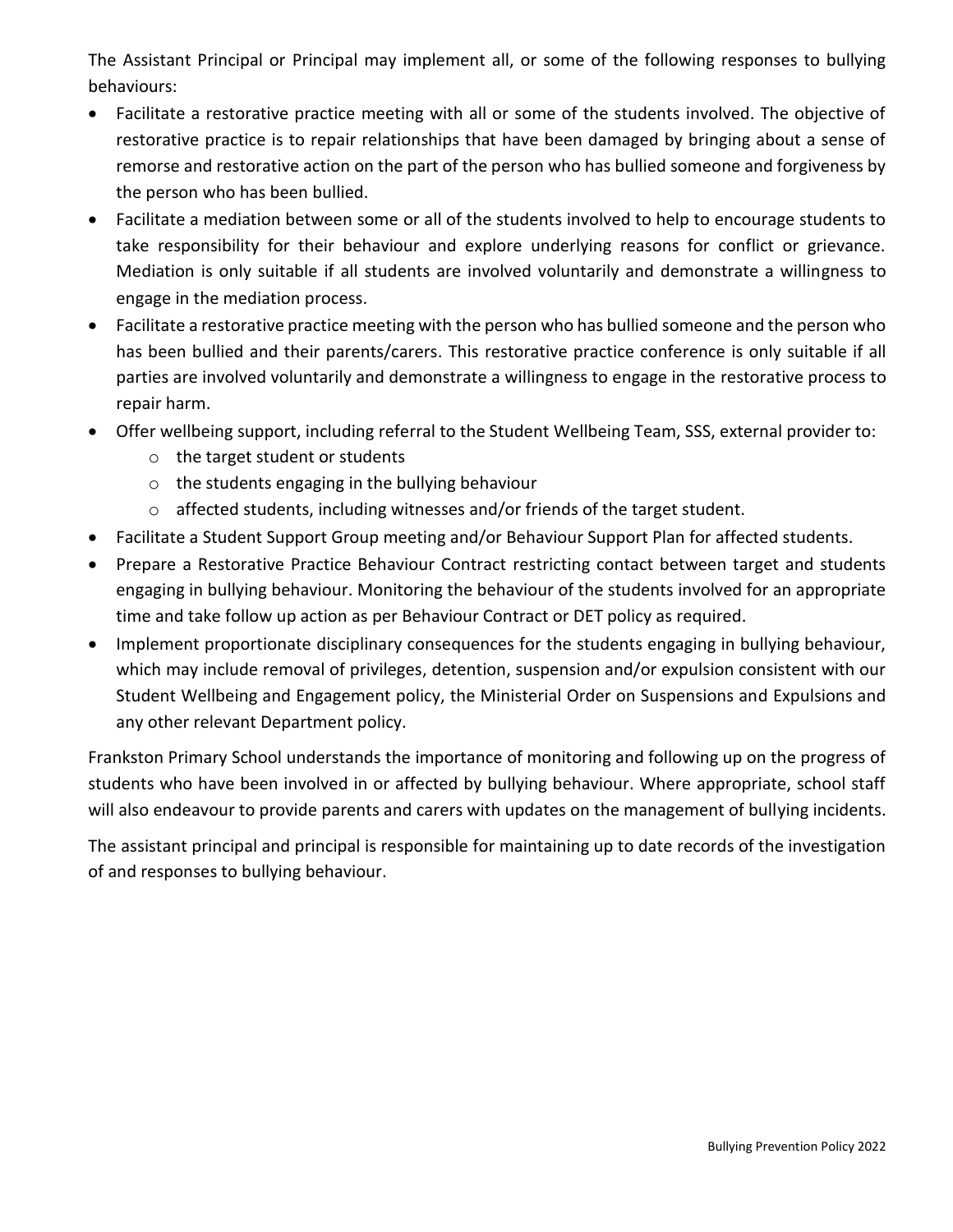# **COMMUNICATION**

This policy will be communicated to our school community in the following ways:

- Available publicly on our school's website
- Included in staff induction processes
- Discussed at staff briefings/meetings as required
- Included in transition and enrolment packs
- Included as annual reference in school newsletter
- Discussed at student forums
- Made available in hard copy from school administration upon request

#### **FURTHER INFORMATION AND RESOURCES**

This policy should be read in conjunction with the following school policies:

- Statement of Values and School Philosophy
- Student Wellbeing and Engagement Policy
- Complaints Policy
- Duty of Care Policy
- Inclusion and Diversity Policy

Our school also follows Department of Education and Training policy relating to bullying including:

- [Bullying Prevention and Response](https://www2.education.vic.gov.au/pal/bullying-prevention-response/policy)
- [Cybersafety and Responsible Use of Digital Technologies](https://www2.education.vic.gov.au/pal/cybersafety/policy)
- **[Equal Opportunity and Human Rights -](https://www2.education.vic.gov.au/pal/equal-opportunity-human-rights-students/policy) Students**
- **.** [LGBTIQ Student Support Policy](https://www2.education.vic.gov.au/pal/lgbtiq-student-support/policy)

The following websites and resources provide useful information on prevention and responding to bullying, as well as supporting students who have been the target of bullying behaviours:

- [Bully Stoppers](https://www.education.vic.gov.au/about/programs/bullystoppers/Pages/default.aspx)
- [Report racism or religious discrimination in schools](https://www.vic.gov.au/report-racism-or-religious-discrimination-schools)
- [Kids Helpline](https://kidshelpline.com.au/)
- [ReachOut Australia](https://au.reachout.com/)
- [Lifeline](https://www.lifeline.org.au/)
- [Bullying. No way!](https://bullyingnoway.gov.au/)
- [Student Wellbeing Hub](https://www.studentwellbeinghub.edu.au/)
- **•** eSafety Commissioner
- [Australian Student Wellbeing Framework](https://studentwellbeinghub.edu.au/educators/resources/australian-student-wellbeing-framework/)